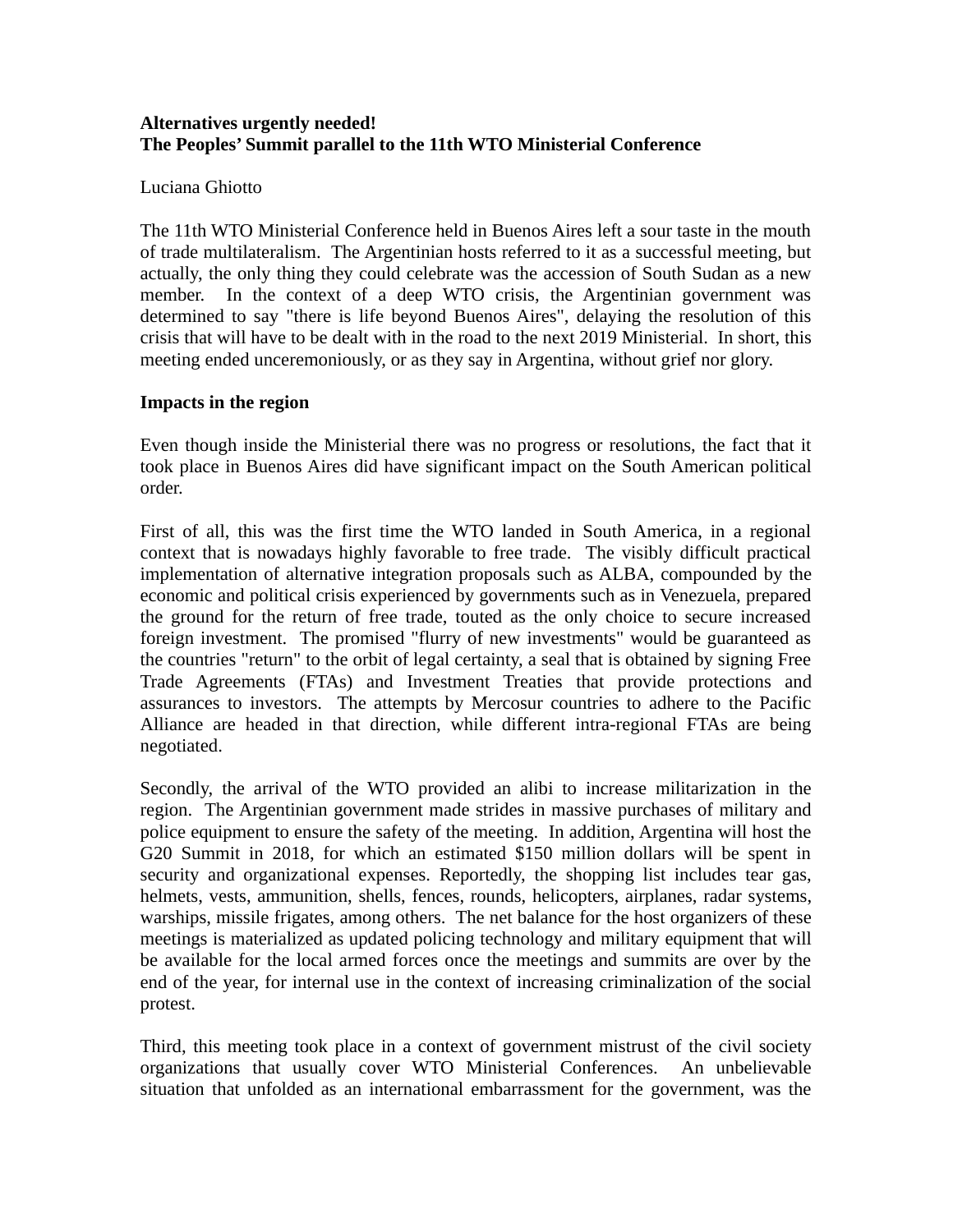development of a list with over 60 names of activists who not only had their WTO credentials taken away, but also had problems to enter the country. The most renowned cases were those of Petter Titland from ATTAC Norway and Sally Burch from ALAI Ecuador, who were denied entrance to Argentina and were returned to their countries of origin without further explanation. This policy to prevent any civil participation in the Ministerial showed, on one hand, the Argentinian government's deep ignorance of how this kind of international bodies have historically operated, and on the other, it crystallized the tense relationship between the government and social organizations at local level. It should not come as a surprise that for the G20 meeting they use the same strategy, aimed at showing they have "everything under control".

So, beyond what is happening inside these meetings, the local and regional impacts are clear, not only in terms of the host country, but in the way regional politics is devised in the coming years.

## **The Peoples´ Summit – national to global scale**

Despite the poor outcomes of this Ministerial, it became evident that the WTO continues generating resistance. Wherever the WTO goes, just like the G20, the G7, the Organization of American States (OAS), the IMF or any other international forum that only cares about corporate interests and the interests of the largest countries, social organizations speak out against them and organize themselves to make their positions against this deceiving multilateralism visible.

In response to the arrival of the WTO in Buenos Aires, the "WTO Out Convergence" was established in Argentina. This Convergence came together in mid-2017 with over 100 national organizations, joined by other 100 regional and global organizations. The "WTO out" space was promoted by the "Argentina better off without FTAs" assembly<sup>[1](#page-1-0)</sup>, created in 2016 after the revival of the free trade agenda that was brought back by Macri´s administration. This Assembly works in coordination with regional allies against free trade, especially the platforms created in the past years against the Trans-Pacific Partnership in Chile, Mexico and Peru, in addition to historical allies in the struggle against the FTAA, such as the Brazilian network against Free Trade (REBRIP). The "WTO Out" convergence was joined also by organizations with a long history of global and continental resistance, such as ATTAC Network, Friends of the Earth, Vía Campesina and CLOC, Latindadd, Global Forest Coalition, Transnational Institute, Global Justice Now, the Committee for the Abolition of Third World Debt (CADTM), DAWN, Jubilee South, among others, as well as more recent campaigns such as the *Global Campaign to Dismantle Corporate Power.*

The "WTO Out" convergence decided to confront the arrival of the Ministerial with street demonstrations, but also with a discussion about alternatives, taking it from where it was left at in the process of the Peoples´ Summit held in Bali in 2013. This did not mean

<span id="page-1-0"></span> $\overline{1}$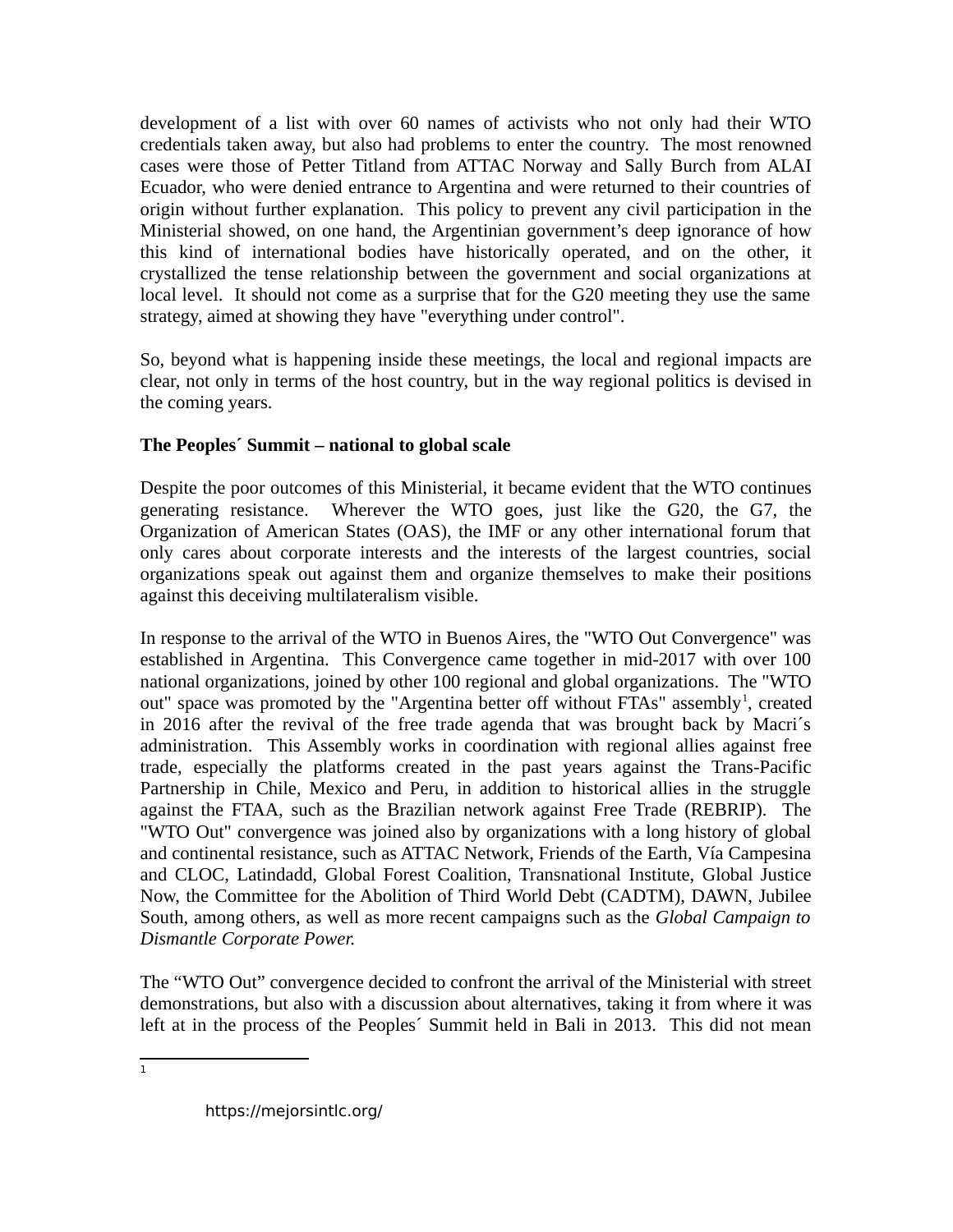leaving aside what was happening inside the Ministerial; however, the focus was on the alternatives work and the criticism against the trade system as a whole, targeting the WTO as a creation of neoliberalism and corporate privilege. With this in mind, the organizations built the Peoples Summit "WTO Out, Building Sovereignty", with thematic fora focused on alternatives to capitalism, sustainable ways to relate with nature and the commons, the production and consumption model, popular economies and feminist economics. During 3 days, over 2500 people discussed about intellectual property and the social use of medicines, the role of youth, resistance of women against free trade, the impacts of free trade agreements, transnational corporations and foreign debt, among others, that were captured in the Peoples' Assembly Final Statement<sup>[2](#page-2-0)</sup>.

# **A positive balance**

The final balance of the Peoples´ Summit is very positive. The organization, articulation and discussion process represented a net political growth for the organizations committed at national and regional level. However, its preparation was not easy, since Argentinian movements were not following the WTO negotiations or the global discussions.

Indeed, the Ministerial was for many organizations their first contact with the global resistance process. A similar moment might have been experienced when the Peoples´ Summit was convened in Mar del Plata in 2005 at the peak of the campaign against the FTAA, but this process was exclusively hemispheric American. In contrast, the WTO Ministerial brought the global resistance movement to Buenos Aires, influencing the issues under discussion and bringing the views of activists from other continents to bear, who contributed with a wealth of analyses and many points of view that enriched the consciousness and action of local organizations. This contact and mutual exchanges undoubtedly represent a positive balance for the Argentinian popular movement, as well as a leap forward for the participants in the Summit in terms of their political and human capacity building.

But of course, not all has been a bed of roses and there are many challenges ahead, especially in the road to the G20 in Buenos Aires in 2018. Significant progress was successfully achieved, but there is still a lot of political work to do, especially in terms of coordination between movements, given the strong disarticulation among the large continental organizations in recent years. This situation is not exclusive to the Americas: our global articulation spaces have mutated, including the World Social Forum, and campaigns in North America, Europe and Asia gather steam and then unravel.

We are living times where the urge for change has been replaced with the colored beads and mirrors brought to us by capitalism, with false discussions and highly technical debates, filled with data, in other incomprehensible languages, where less and less people are able to comment and participate, and where it would seem that without a college degree people will not be able to understand the paths of liberalization, debt, the WTO or

<span id="page-2-0"></span> $\overline{2}$ 

https://fueraomc.org/declaracion-de-la-cumbre-de-los-pueblos/